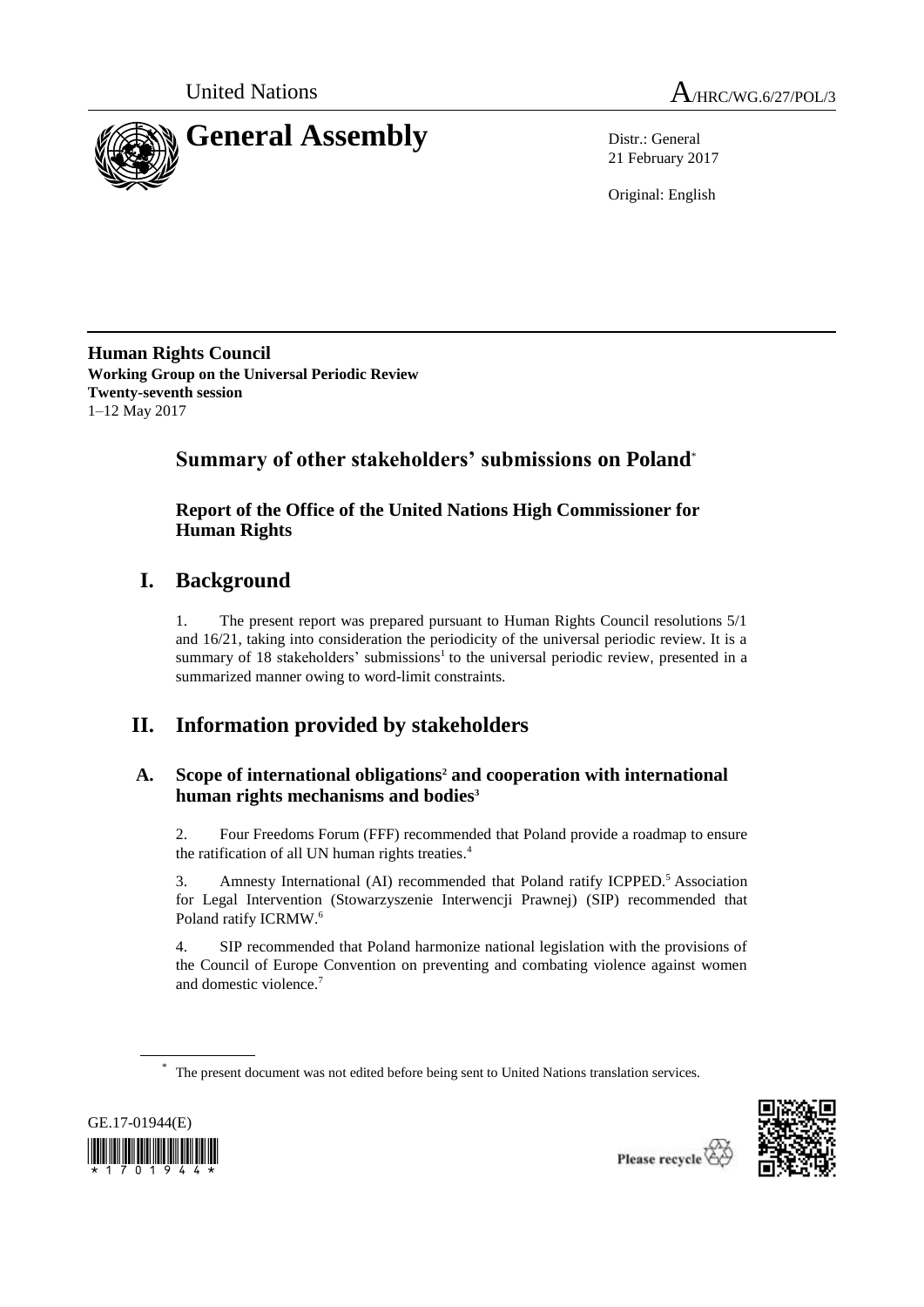5. Oceania Human Rights Hawaii (OHR) recommended that Poland report on its implementation of the Sustainable Development Goals when reporting for the UPR  $3<sup>rd</sup>$ cycle, linking them to international human rights.<sup>8</sup>

# **B. National human rights framework**<sup>9</sup>

6. Joint Submission 5 (JS5), Polish Council of Youth Organizations (PROM) and AI expressed concern about the significant reduction of the budget for the Office of the Human Rights Commissioner (Office of the Commissioner). <sup>10</sup> PROM indicated that the budget cut posed a serious risk of a number of adverse consequences and was against recommendations 90.32, 90.34 and 90.35.<sup>11</sup> JS5 and Joint Submission 6 (JS6) highlighted that the main argument for cutting its budget was the fact that it carried out antidiscrimination tasks, including gender equality and LGBT rights, and that the Commissioner for Human Rights had regularly been attacked by right-wing parties, including the ruling party.<sup>12</sup> The Council of Europe Commissioner for Human Rights (CoE-Commissioner) strongly urged Poland to ensure that the Office of the Commissioner enjoy full independence through adequate resources.<sup>13</sup>

7. JS5 and AI noted the abolition in 2016 of the Council for the Prevention of Racial Discrimination, Xenophobia and Related Intolerance, established in 2013. <sup>14</sup> JS5 was concerned that this decision had been taken in the period when racist and xenophobic acts increased owing to the migration crisis.<sup>15</sup>

8. JS5 continued that the Government Plenipotentiary for Equal Treatment, established under the Equal Treatment Act, and operating within the Chancellery of the Prime Minister, was responsible for realizing the Government's equality policy on different grounds of discrimination. The Act, however, did not provide for Plenipotentiary's resources and separate budget. Moreover, it failed to define the relation between the Plenipotentiary and ministers as well as to create a structure for cooperation between the departments.<sup>16</sup>

9. The Good Group (GG) recommended that Poland create a National Action Plan for Human Rights Education in partnership with students, teachers, college and university faculties and administrators prior to the midterm review for UPR.<sup>17</sup>

# **C. Implementation of international human rights obligations, taking into account applicable international humanitarian law**

## **1. Cross cutting issues**

#### *Equality and non-discrimination<sup>18</sup>*

10. Joint Submission (JS4) indicated that Poland had not implemented accepted UPR recommendations to strengthen legal and other measures to address bias-motivated crimes<sup>19</sup> and those relating to prompt and effective prosecution of racist and xenophobic hate crimes,<sup>20</sup> while partially implemented 90.50 on decreasing anti-Semitism.<sup>21</sup>

11. AI, Fundacia Trans-Fuzia (TF), JS5, and the European Commission against Racism and Intolerance of the Council of Europe (CoE-ECRI) expressed concern that LGBTI persons and persons with disabilities had not been awarded greater protection in Poland's anti-discrimination law. 22

12. JS5 indicated that the Equal Treatment Act lacked holistic approach to the issue of discrimination and did not treat all marginalised groups equally. This resulted in hierarchy of protection, where the least protected grounds were sexual orientation, age, disability and religion.<sup>23</sup> Prohibition of discrimination based on sexual orientation had been implemented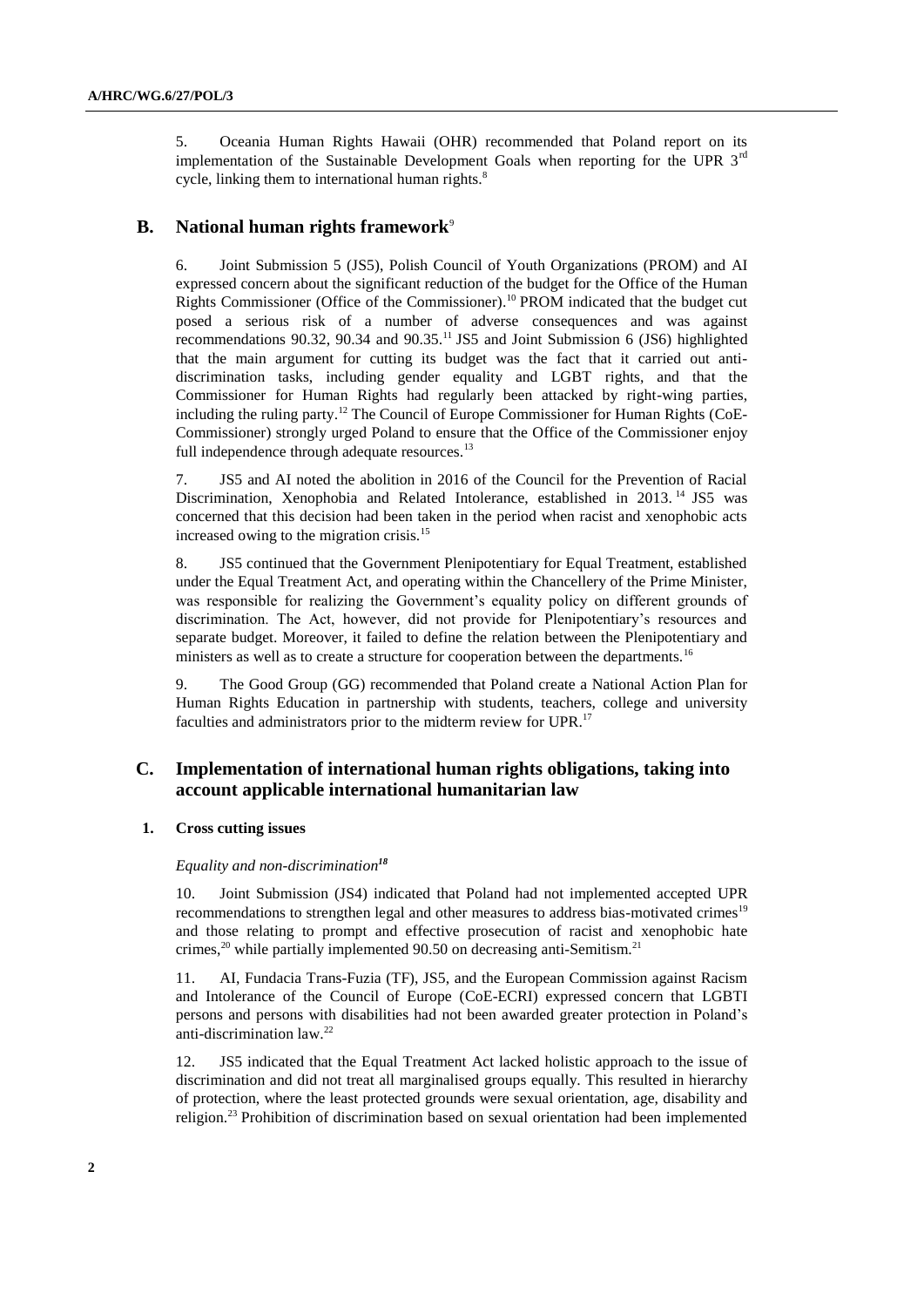only in relation to the Labour Code, and to a limited extent, to the Equal Treatment Act. However, provisions included in the Act covered only the area of employment, excluding other areas, such as health care, education and access to goods and services. The Polish authorities still had not implemented any provisions prohibiting discrimination based on gender identity.<sup>24</sup>

13. AI stated that the Criminal Code specifically provided for the investigation and prosecution of hate crimes motivated by race, ethnicity, nationality, religion and political affiliation. However, it did not establish that age, disability, gender, gender identity and expression, sexual orientation, and social or economic status were grounds to investigate and prosecute hate crimes.<sup>25</sup> JS4, JS5, JS6, TF and CoE-ECRI raised similar concerns.<sup>26</sup>

14. JS4 indicated that, while the Criminal Code included specific reference to aggravating factors leading to the imposition of higher penalties for certain criminal offences, they did not include bias motivation as such. $27$ 

15. JS4 continued that the Government had not attempted to prepare a draft amendment aimed at expanding the catalogue of protected categories in the hate crime and hate speech provisions.<sup>28</sup> According to JS4, the new Minister of Justice declared that he saw no need to introduce any changes in this area to the Criminal Code. JS4 considered this a regressive action in breach of the accepted UPR recommendations.<sup>29</sup>

16. CoE-ECRI expressed concern about homophobic statements in political discourse, hate speech on the Internet against the Muslim community, and the existence of nationalist groups whose numbers were constantly increasing, and racism at sports events.<sup>30</sup>

According to JS4, reasons of under-reporting of hate crime included low confidence in police, lack of knowledge of what constituted hate crime and reporting mechanisms, language and cultural barriers, as well as fear of homophobic reaction from the police. $31$ 

18. Concerning the collection of data on and monitoring of hate crime and hate speech, JS4 stated that the system was fairly capable of capturing recorded incidents motivated by racism and xenophobia (bias motivations included in the Criminal Code), however, when it came to biases which were not mentioned in the Criminal Code, primarily sexual orientation, gender identity and disability, the numbers captured were still negligible.<sup>32</sup>

19. JS4 noted that there were no public funds aimed at providing legal and psychological support for victims of hate crimes. The Victim Support Fund, managed by the Ministry of Justice, did not address specific needs of victims of hate crimes.<sup>33</sup>

20. Concerning recommendation 90.61 on the finalization of the action plan to combat acts of racism and xenophobia, JS4 indicated that it had been implemented partially until 2016, when the Prime Minister dissolved the Council, which marked the start of a regressive action in hate crime policy and practice.<sup>34</sup>

21. Concerning recommendation 90.67 on guaranteeing the full enjoyment of the rights of the LGBT community, TF indicated that its implementation was a subject of debate, although it had been said to be "in the course of implementation". 35

22. JS4 noted that Poland had not implemented recommendations 90.66, 90.68 and 90.94 on hate crimes against LGBT persons.<sup>36</sup>

23. On recommendations 90.68 and 90.71, JS6 stated that LGBTI persons did not receive the full protection of the State for their enjoyment of freedom of association.<sup>37</sup> A refusal to officially acknowledge attacks against them left LGBTI persons and other minority groups without adequate protection.<sup>38</sup> AI noted that, in February and March 2016, the offices of two major LGBTI organizations in Warsaw, Campaign against Homophobia and Lambda, were attacked.39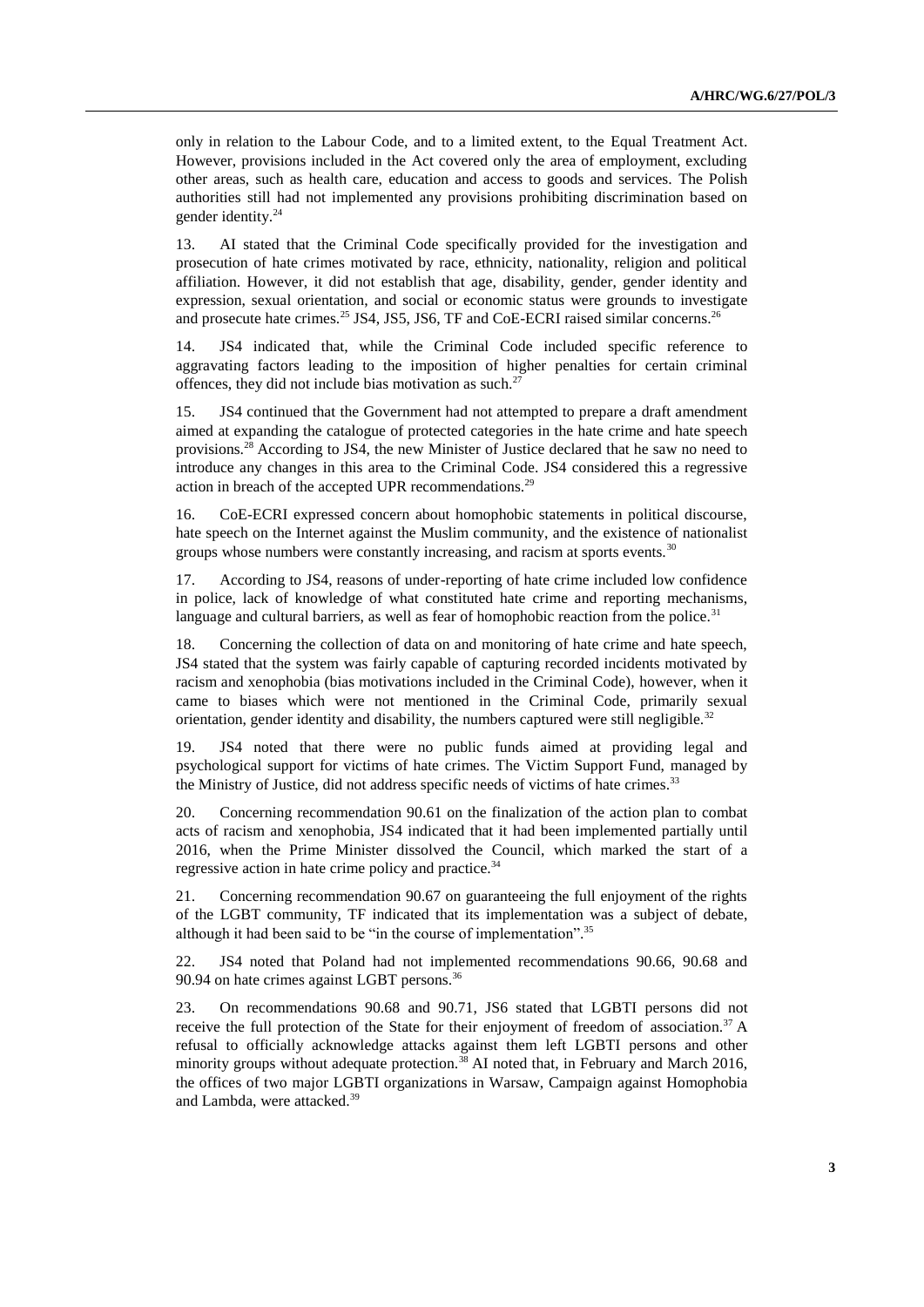24. As for recommendation 90.70, TF stressed that transgender persons had still not been included in the anti-discrimination law.<sup>40</sup> For recommendation 90.71, TF welcomed the introduction of partial funding of hormone in 2015 by the Ministry of Health. However, TF regretted a 2016 draft policy on diplomas and certificates of higher education, which required transgender people, who had received legal gender recognition, to return the original diploma and all of its official copies, in order to have a new diploma and certificate  $i$ ssued. $41$ 

25. Concerning recommendation 90.94, TF noted an elevated interest of law enforcement in training on transgender issues between 2011 and 2014, however, according to TF, such an interest decreased significantly in late 2015 and throughout 2016.<sup>42</sup>

26. Campaign against Homophobia (KPH) and JS5 stated that there were no policies and standards ensuring equal treatment and safety of LGBTI persons in schools. Many schools denied the existence of LGBTI students, who experienced homophobic behavior, not only from other students but also from teachers, educators, and especially priests and nuns conducting religion lessons.<sup>43</sup> CoE-ECRI recommended inclusion in the curricula of all branches of education a programme for raising awareness about, and combating, discrimination towards LGBT persons.<sup>44</sup>

#### *Human rights and counter-terrorism<sup>45</sup>*

27. AI stated that a new Counterterrorism Law, enacted in June 2016, consolidated extensive powers, including enhanced surveillance capacity, in the hands of the Internal Security Agency (ISA), with no independent oversight mechanism to prevent abuse and ensure accountability. Terrorism-related crimes and incidents were broadly and imprecisely defined in the Law and the accompanying Regulation.<sup>46</sup> JS6 expressed similar concern<sup>47</sup> and stated that, under the Law, the head of ISA was allowed to block any website without notification or justification, and without first obtaining a court order to do so.<sup>48</sup> Reporters Without Borders International (RSF-RWB) noted that, under the Law, journalists could be put under surveillance without their knowledge. This seriously threatened their ability to protect the confidentiality of their sources.<sup>49</sup>

28. According to AI, foreigners were particular targets of this new Law, which allowed for their covert surveillance, including through wire-tapping, monitoring of electronic communications, telecommunication networks and devices. These measures could be employed if there was a "fear" that the person might be involved in terrorism-related activities. AI expressed concern that singling out foreign nationals in this manner was discriminatory and could lead to racial and ethnic profiling.<sup>50</sup>

29. JS5 stated that the Law introduced a catalogue of terroristic behaviors that had to be monitored by the secret service, which included information about Islamic universities/schools in Poland, visits of Islamic clerics in prisons and grant-making to Islamic organizations or communities abroad. According to JS5, some of the Law's provisions were based only on anti-Islamic and anti-Muslim prejudice.<sup>51</sup> JS6 noted that the regulations accompanying the Law included multiple references to 'Muslim' or 'Islamic' groups or institutions whose actions could *prima facie* raise the prospect of someone associated with those groups being detained for 14 days without having to appear before a judge.<sup>52</sup>

30. In 2015, in Al Nashiri v. Poland and Husayn (Abu Zubaydah) v. Poland, the European Court of Human Rights (ECtHR) found the complicity of Poland in enabling a third country in 2002 to secretly detain, torture and ill-treat the applicants in a detention facility in Stare Kiejkuty and transfer them from its territory in 2003, despite the existence of a real risk that they would be subjected to human rights violations. As regards the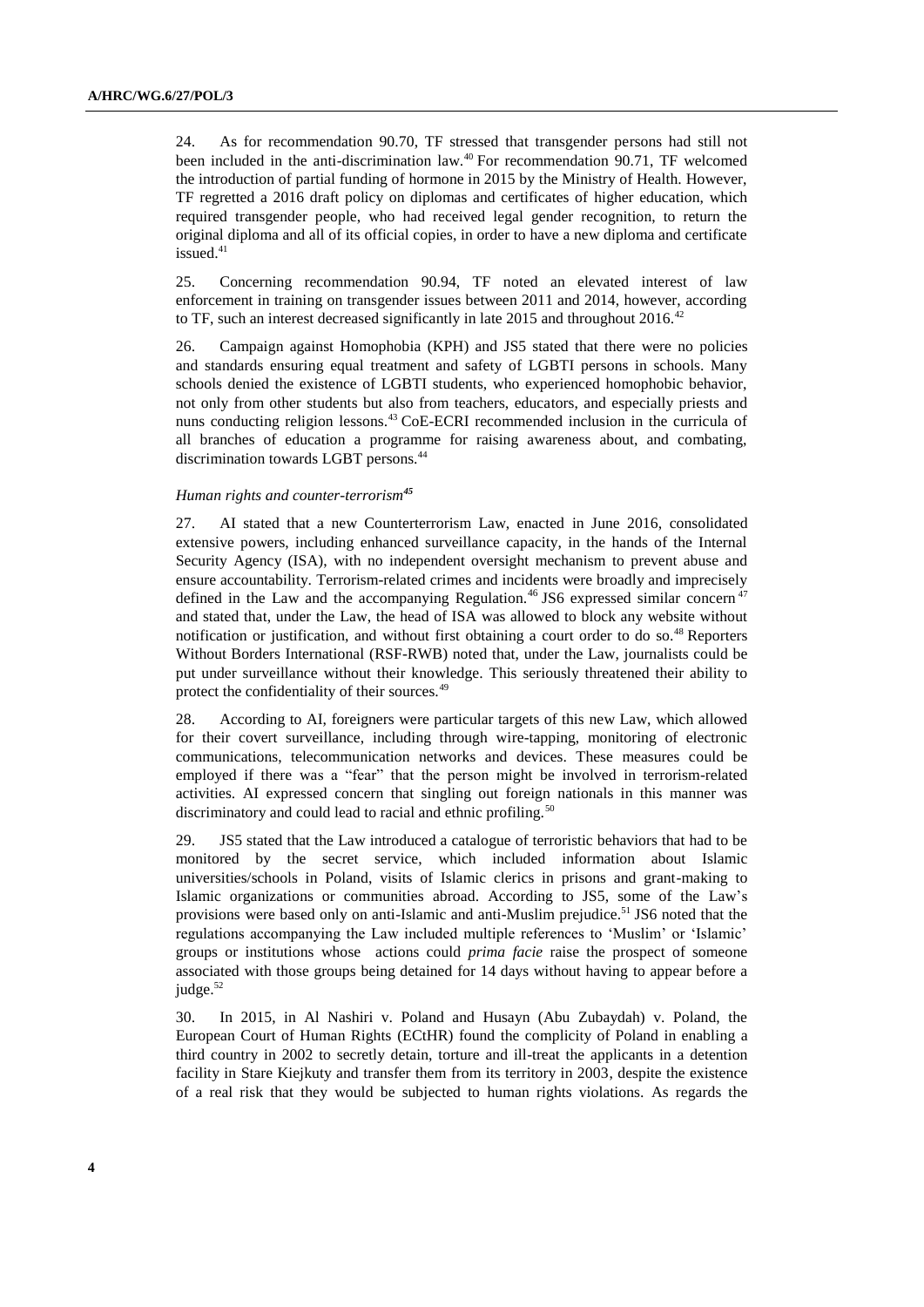domestic investigation, ECtHR remained concerned that concrete results had still not been achieved and urged Poland to ensure its completion without delay.<sup>53</sup>

## **2. Civil and Political Rights**

*Right to life, liberty and security of the person<sup>54</sup>*

31. ADF International recommended that Poland continue its efforts to protect the right to life of the unborn.<sup>55</sup>

32. After its visit to Poland in June 2013, the European Committee for the Prevention of Torture and Inhuman or Degrading Treatment or Punishment (CoE-CPT) called upon Poland to pursue rigorously its efforts to combat ill-treatment by police officers.<sup>56</sup>

33. CoE-CPT called upon Poland to redouble its efforts to combat prison overcrowding by adopting policies designed to limit or modulate the number of persons sent to prison. It also called upon Poland to revise as soon as possible the norms fixed by legislation for living space per prisoner so that, in all penitentiary establishments, there would be at least 4  $m<sup>2</sup>$  per inmate in multi-occupancy cells and at least 6  $m<sup>2</sup>$  in single cells.<sup>57</sup>

34. Joint Submission 1 (JS1) recommended that, in line with CAT, Poland establish an effective system for identification of vulnerable persons, including torture victims, to prevent their detention. 58

35. As regards the so-called "dangerous" ("N" status) prisoners, CoE-CPT welcomed the continued reduction in the number of such prisoners in the recent years. Nevertheless, it remained of the view that Poland should refine the procedure for allocating a prisoner to "N" status, with a view to ensuring that only those inmates who posed an on-going high risk, if accommodated in the mainstream of the prison population, are accorded "N" status. It was also concerned about the absence of any changes to the restrictive regime applied to "N" status prisoners. It called upon Poland to fundamentally review that regime and to develop individual plans aimed at providing appropriate mental and physical stimulation to such prisoners.<sup>59</sup>

#### *Administration of justice, including impunity, and the rule of law<sup>60</sup>*

36. According to AI, since the Law and Justice party came to power in October 2015, 148 new laws and legislative amendments had been enacted, some laying the legislative groundwork for potential human rights violations. In January 2016, the European Commission initiated a structured dialogue with Poland under the Rule of Law Framework. On 27 July 2016, the European Commission issued a recommendation, giving Poland three months to take steps to remedy the Constitutional Tribunal crisis.<sup>61</sup>

37. The European Union Agency for Fundamental Rights (EU-FRA) noted that it was the first time that the European Commission had applied the Rule of Law Framework, which aimed to address threats to the rule of law that were of a "systemic nature". According to EU-FRA, the First Vice-President of the European Commission had recommended that Poland consult the Council of Europe's European Commission through Democracy Law (Venice Commission) – before enacting the proposed changes to the Constitutional Tribunal Act. Poland requested a legal assessment from the Venice Commission on 23 December 2015, however, concluded the legislative process before receiving its Opinion.<sup>62</sup>

38. AI stated that, since the Law and Justice party had come to power, three far-reaching amendments to the Constitutional Tribunal Act had been enacted, all of which the Constitutional Tribunal found wholly or partially unconstitutional in their judgements of 9 March and 11 August 2016.<sup>63</sup> Joint Submission 2 (JS2) indicated that the amendments to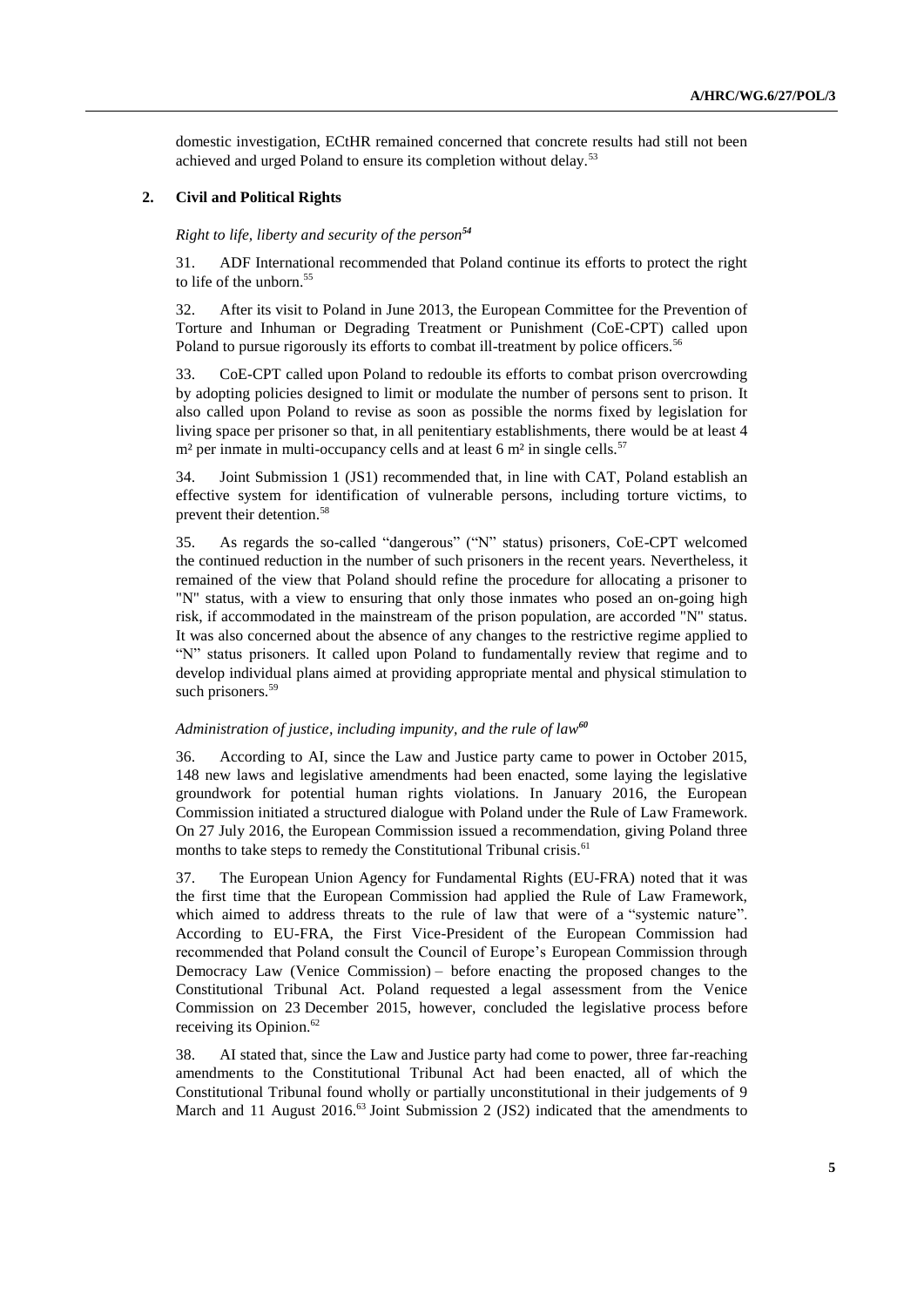the Constitutional Tribunal Act had introduced improper interference with the independent functioning of the Constitutional Tribunal, undermining the independence of the judiciary.<sup>64</sup>

39. JS2 stated that the decision of Polish legislature and executive not to implement the Constitutional Tribunal's judgments of 3 and 9 December 2015, regarding the legitimate election of the three Constitutional Tribunal judges by the previous Parliament and the ineffective election of the two judges elected by the present Parliament, undermined the separation of powers doctrine and raised serious concerns in respect of the rule of law.<sup>65</sup> JS1 recommended that Poland swear into the office three judges legally appointed in October 2015; acknowledge all the judgments of the Constitutional Tribunal; and guarantee the respect for the Constitutional Tribunal's jurisprudence in adopting new legislation.<sup>66</sup>

40. JS2 recommended that Poland undertake a review of the Constitutional Tribunal Act to ensure that it respects the independent functioning of the Constitutional Tribunal and enables it to act as an effective guardian of the Constitution and the rights and freedoms enshrined therein.<sup>67</sup> JS2 also recommended that Poland uphold the rule of law and ensure that current and future provisions of law respect the binding nature of Constitutional Tribunal judgments.<sup>68</sup> AI made similar recommendations.<sup>69</sup>

41. In its Opinion adopted in March 2016, the Venice Commission recalled the essential character of checks and balances and stated that, as long as the situation of constitutional crisis related to the Constitutional Tribunal remained unsettled, and as long as the Constitutional Tribunal could not carry out its work in an efficient manner, not only was the rule of law in danger, but so was democracy and human rights. The Opinion urged Poland to publish the Tribunal's judgment, which had found the amendments unconstitutional.<sup>70</sup>

42. CoE-Commissioner expressed concern at the paralysis of the Constitutional Tribunal, which prevented it from playing its crucial role in upholding the human rights of all Polish citizens. He called on Poland to urgently find a way out of the deadlock, following the Opinion of the Venice Commission.<sup>71</sup>

43. JS2 stated that proposed reform to the Constitutional Tribunal Act and to the law on the National Council of the Judiciary (NJC) compromise the principle of judicial security of tenure: the former, by, inter alia, shortening the tenure of the President of the Constitutional Tribunal to three years and terminating the tenure of the incumbent President and Vice-President of the Constitutional Tribunal; the latter by retroactively shortening the tenure of judges appointed to NJC.<sup>72</sup> JS1 recommended that the President should appoint the  $10$ judges proposed by NJC.<sup>73</sup>

44. AI noted that, under the Law on Prosecution of 28 January 2016, the functions of Prosecutor General and Minister of Justice had been merged. The person, who, as Prosecutor General, could decide on investigations undertaken by prosecutors and intervene in cases, was also a Government Minister, with administrative oversight of courts as Minister of Justice.<sup>74</sup> JS1 recommended that Poland reform the Prosecution Office in order to separate the function of Minister of Justice and Prosecutor General, which would ensure a greater independence of the prosecution authorities.<sup>75</sup>

45. CoE-Commissioner stated that a number of recent amendments to the Code of Criminal Procedure and to the Law on Prosecution might jeopardise the protection of the right to a fair trial in criminal proceedings, the presumption of innocence and the right to defence. Furthermore, he particularly noted that provisions on the use of illegally obtained evidence were not in full conformity with applicable standards.<sup>76</sup>

46. Concerning recommendation 90.93, JS2 welcomed the step taken by the Minister of Justice in 2012 to change the regulation on the right of access of lawyers to classified information, including documents of criminal cases, in order to ensure the right to a fair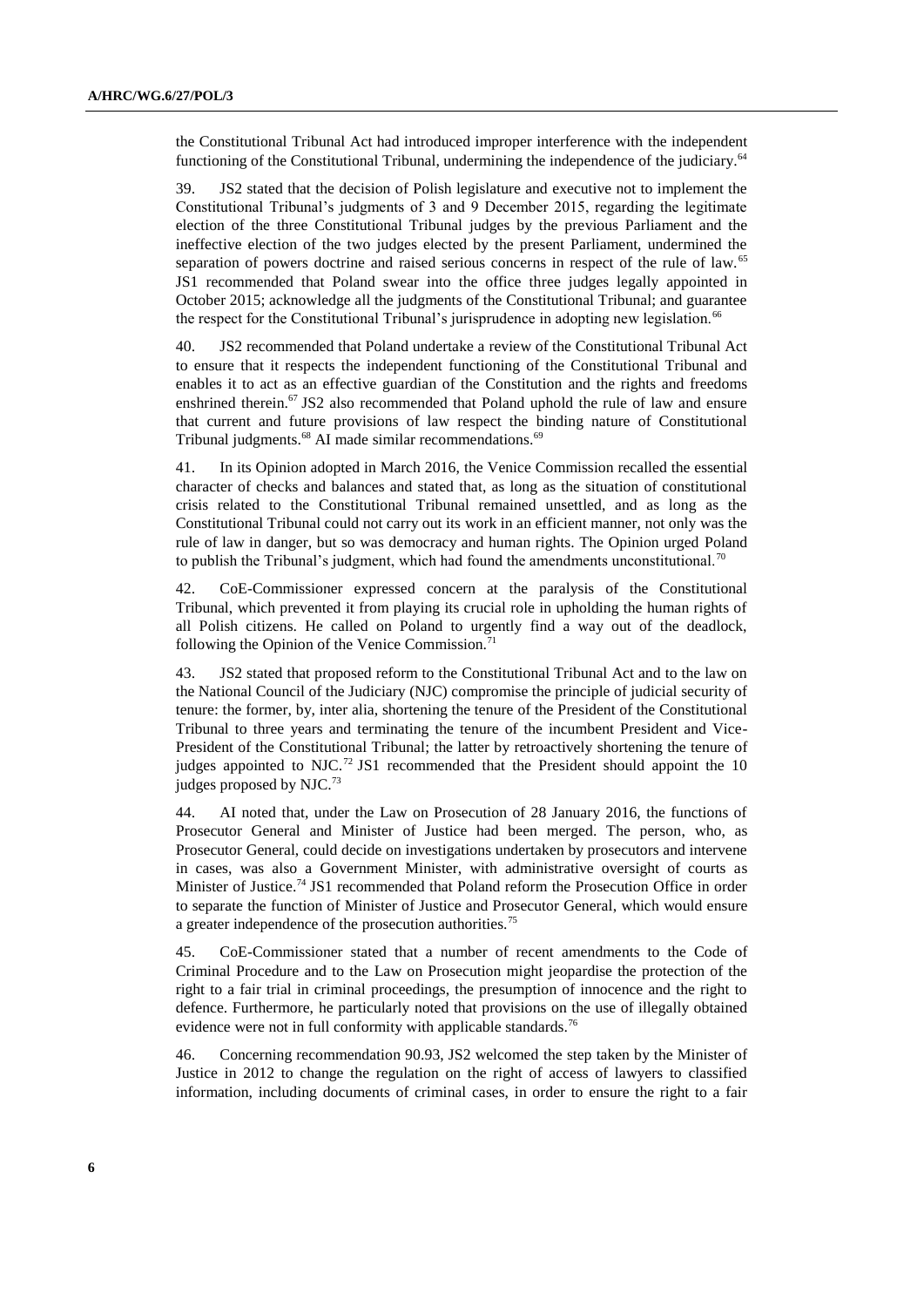trial. JS2 also noted that Poland had executed judgments of ECtHR on access of lawyers to information in lustration cases.<sup>77</sup>

#### *Fundamental freedoms and the right to participate in public and political life<sup>78</sup>*

47. JS6 expressed concern that, although Poland supported recommendations 90.100 and 90.101 on freedom of expression, it did not take effective measures to implement them. 79

48. JS1 also noted that, despite the previous UPR recommendations, defamation still remained criminalized in Article 212 of the Criminal Code and recommended its removal.<sup>80</sup> CoE-Commissioner also encouraged Poland to consider repealing all criminal provisions against defamation and dealing with it through strictly proportionate civil sanctions only.<sup>81</sup>

49. JS6 noted that the introduction and proposal of new media legislation – including the Act on the Council of National Media and the Act on Audiovisual Contribution – had substantially eroded the independence of the public broadcasters.<sup>82</sup>

50. RSF-RWB noted a so-called "small law" (Law amending the Broadcasting Act) that granted the Government full power to appoint and dismiss state TV and radio executives.<sup>83</sup> According to JS6, the legislation removed the incumbent heads of public television and radio stations, Telewizja Polska (TVP) and Polskie Radio (PR), while the Government directly appointed new heads in their place. The new appointees quickly dismissed about 140 journalists, some of whom had worked for as long as 20 years for the public broadcaster.<sup>84</sup> RSF-RWB recommended that Poland repeal or amend the "small law" on media that allowed the treasury minister to appoint state broadcasting executives.<sup>85</sup>

51. RSF-RWB also noted that public TV and radio, as well as the PAP news service, which were state-controlled commercial enterprises, had been transformed into so-called national cultural institutions overseen by the Council of National Media that the Government appointed in July 2016.<sup>86</sup>

52. JS1 recommended that Poland adopt a broad and complex regulation concerning the public media, which would guarantee political independence of public broadcasters, and financial sustainability of the public media. $87$ 

53. JS2 recommended that Poland ensure that human resources decisions affecting journalists, taken by public media management, are based solely on merit, without any political pressure and influence.<sup>88</sup>

54. JS2 recommended that Poland ensure the functioning of free and independent public radio and television, without any political pressure and influence, based on an institutional architecture compatible with the Constitution and international human rights standards, including respect for the constitutional role of the independent National Council of Radio Broadcasting and Television (KRRiT). 89

55. JS6 noted that the Government was also exerting economic pressure on the private media critical of its record. There were several reports of large state and semi-state companies withdrawing advertising from private media publications as punitive means to exercise control of their editorial independence.<sup>90</sup>

## *Prohibition of all forms of slavery*<sup>91</sup>

56. The Group of Experts on Action against Trafficking in Human Beings of the Council of Europe (CoE-GRETA) considered that Poland should take further steps to identify persons and groups vulnerable to human trafficking and to focus on prevention among them through targeted social, economic and other initiatives.<sup>92</sup>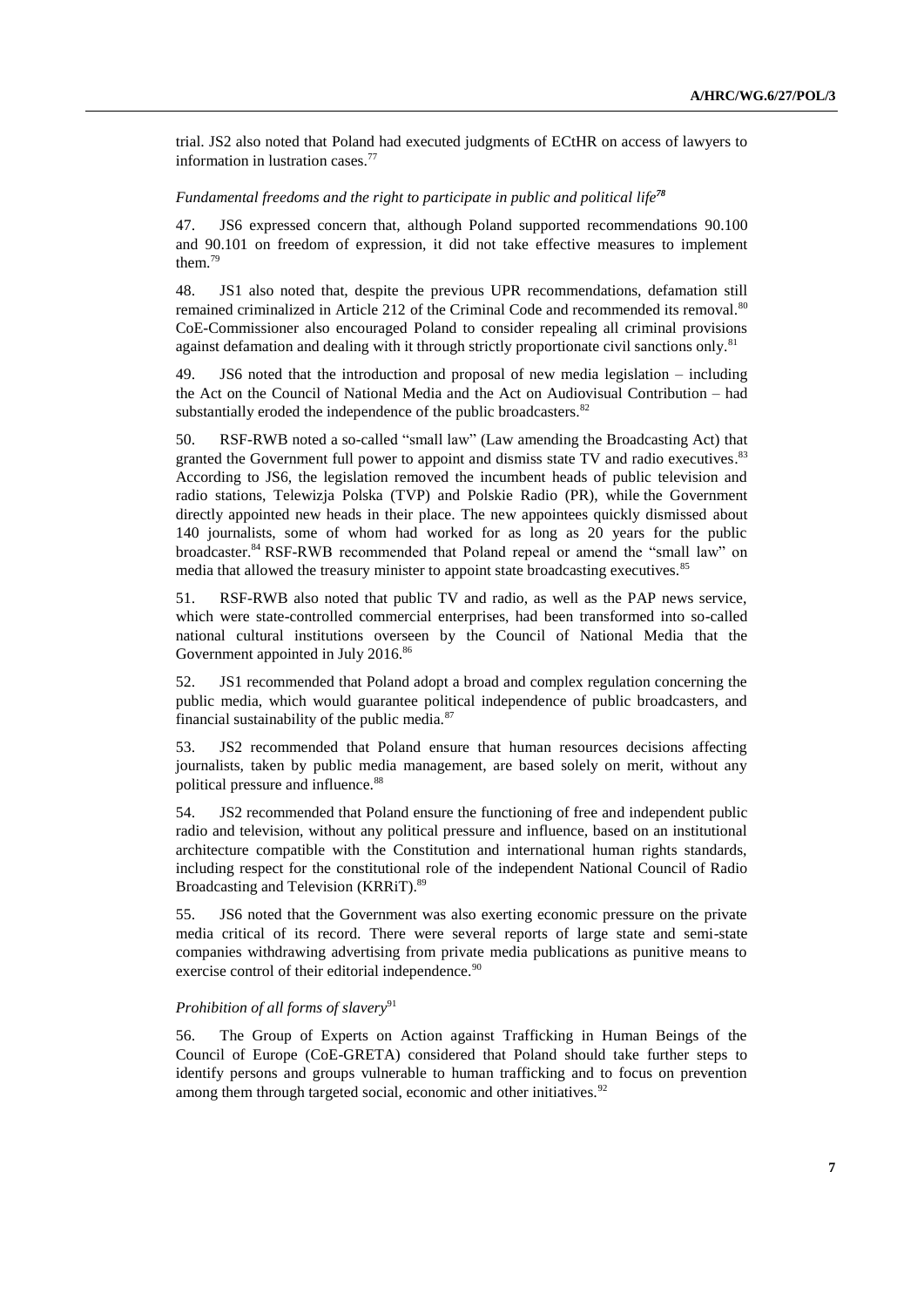57. EU-FRA noted that, for victims of labour exploitation, the conditions for accessing rights and justice were, at best, precarious in Poland.<sup>93</sup> CoE-GRETA called on Poland to strengthen action to combat human trafficking for the purpose of labour exploitation.<sup>94</sup>

58. CoE-GRETA also called on Poland to ensure victims of trafficking can take full advantage of the right to be granted a residence permit. According to CoE-GRETA, further measures should be taken to facilitate access to compensation for victims of trafficking. It also recommended that Poland strengthen the effectiveness of investigations and prosecutions with a view to securing proportionate and dissuasive sanctions.<sup>95</sup>

#### *Right to privacy and family life<sup>96</sup>*

59. JS2 noted that the Act of 15 January 2016 (Police Act) lacked the requirement for an independent body to determine the conditions under which an individual's communications data could be captured and monitored.  $97$  The Act also did not protect against the surveillance or interception of privileged communications between a lawyer and his or her client.<sup>98</sup> AI raised similar concern.<sup>99</sup>

60. In its Opinion adopted in June 2016, the Venice Commission stated that the procedural safeguards and material conditions set in the Police Act for implementing secret surveillance were still insufficient to prevent its excessive use and unjustified interference with the privacy of individuals. The Venice Commission recommended several amendments be adopted in order to improve the Act, for example, to strengthen the proportionality principle, to exclude surveillance of communication protected by lawyerclient privilege.<sup>100</sup>

61. In reference to recommendations 90.69, 90.71, and 90.97, KPH indicated that the adoption of legislation enabling same-sex couples entering into civil union was still necessary. According to KPH, lack of recognition of same sex-couples led to discrimination of both same-sex couples and of trans persons in marriages, who needed to divorce in order to receive legal gender recognition.<sup>101</sup> EU-FRA raised similar concern.<sup>102</sup> According to JS5, Polish citizens who intended to get a civil partnership or marriage with a same-sex partner were often refused the civil status certificates, due to the fact that the Constitution defined marriage as a relationship of a men and a woman. $103$ 

62. TF stated that a number of trans persons were delaying their legal gender recognition and medical transition in fear of losing parental rights, as the rights of transitioning parents had not been safeguarded by the State. Furthermore, according to TF, there were no existing alternatives to trans persons and their spouses, who wished to remain in a relationship, as Poland did not recognize neither same sex marriage, nor civil partnerships of any kind, hence couples were effectively forced to divorce as part of legal gender recognition.<sup>104</sup>

63. CoE-ECRI recommended legislative changes to guarantee comprehensive protection on grounds of sexual orientation and gender identity, ensuring that the necessary administrative documents can be issued to persons wishing to enter into a same-sex marriage or partnership in another country, and facilitate changes of gender and name.<sup>105</sup>

#### **3 Economic, Social and Cultural Rights**

## *Right to social security*<sup>106</sup>

64. In 2015, the European Committee of Social Rights of the Council of Europe (CoE-ECSR) indicated that child benefit for children under the age of five was inadequate, as it was 18 euros, amounting to only 4 per cent of the monthly median equvalised income of 445 euros in 2014 and did not constitute an adequate income supplement.<sup>107</sup>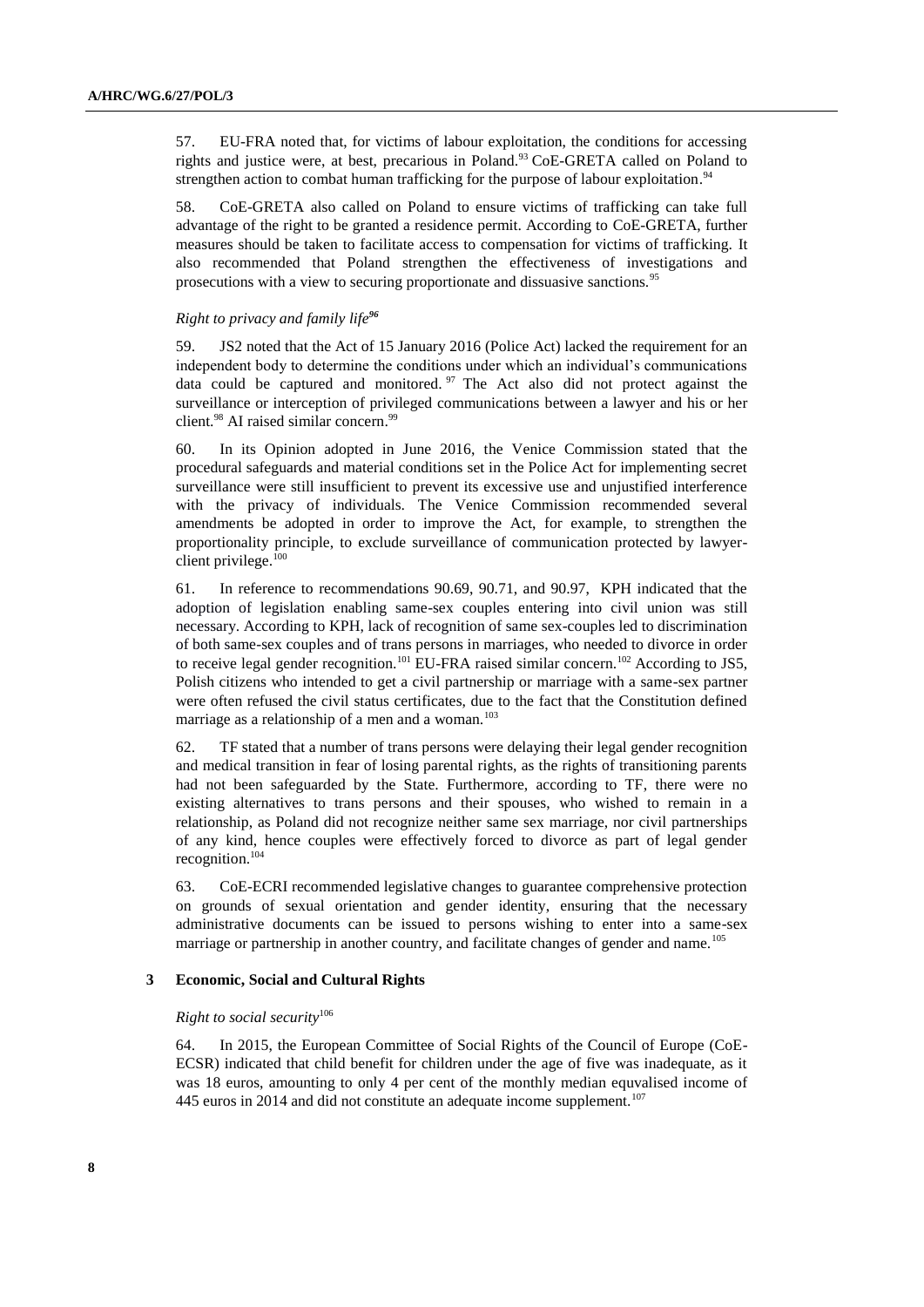# *Right to an adequate standard of living<sup>108</sup>*

65. CoE-ECSR stressed that the right to adequate housing required legal protection through adequate procedural safeguards. Occupiers and tenants must have access to affordable and impartial judicial and non-judicial remedies. Pointing out to the lack of such information, it considered that families in Poland did not have access to adequate housing. $109$ 

## *Right to health<sup>110</sup>*

66. Joint Submission 3 (JS3) stated that Poland had not implemented recommendations 90.96, 90.106, 90.107, 90.108 and 90.109. There were no reproductive health centres, and contraception was not refunded from the state budget.  $111$  Women without sufficient financial means sought help from unskilled providers who performed abortions in unsafe conditions. This was a serious danger to women's health and life. According to JS3, procedures for legal abortions were incomplete, inconsistent, and arbitrary. They were neither written down nor published.<sup>112</sup>

67. JS3 continued that doctors did not register their refusal to perform an abortion on conscientious objection grounds, and therefore, there was no record in the medical files, although it was their legal obligation. There were very few disciplinary proceedings initiated against these doctors.<sup>113</sup> JS5 stated that there were no measures undertaken to create the system around conscientious objection in which it would be guaranteed that women receive abortion services on time. There were no measures to protect a woman who was denied abortion on this ground and to guarantee that she would receive the service elsewhere. 114

68. EU-FRA noted that those engaged in education and healthcare had very little knowledge of LGBT issues.<sup>115</sup> LGB identifies were either overlooked in medical school or presented as a mental illness or sexual behaviour disorder. <sup>116</sup> CoE-ECRI raised similar concern.<sup>117</sup> KPH also noted that LGBTI patients faced barriers in access to health services, partially due to the lack of curricula regarding LGBTI issues in medical universities. A large proportion of medical practitioners saw homosexuality as a pathological problem, which required psychiatric treatment.<sup>118</sup>

### **4 Rights of specific persons or groups**

## $Women$ <sup>119</sup>

69. CoE-Commissioner noted as problematic the persistence of gender-bias among medical staff, police, prosecutors and judges who dealt with women victims of domestic violence and gender-based violence. He was also concerned about public-run shelters not adapted to the specific needs of women victims of domestic violence, a lack of sustainable public funding for NGO-run shelters for women victims, the continuing gender gap in employment and the prevalence of other forms of discrimination affecting women and the many obstacles to women's access to safe and legal abortion and contraception.<sup>120</sup>

70. CoE-ECSR noted that the regulation of night work did not adequately protect women carrying out night work in industrial employment.<sup>121</sup>

#### *Children*<sup>122</sup>

71. CoE-GERTA urged Poland to pay increased attention to prevention and protection measures addressing the particular vulnerability of children to trafficking and adopt nationwide procedures for the identification of child victims of trafficking.<sup>123</sup>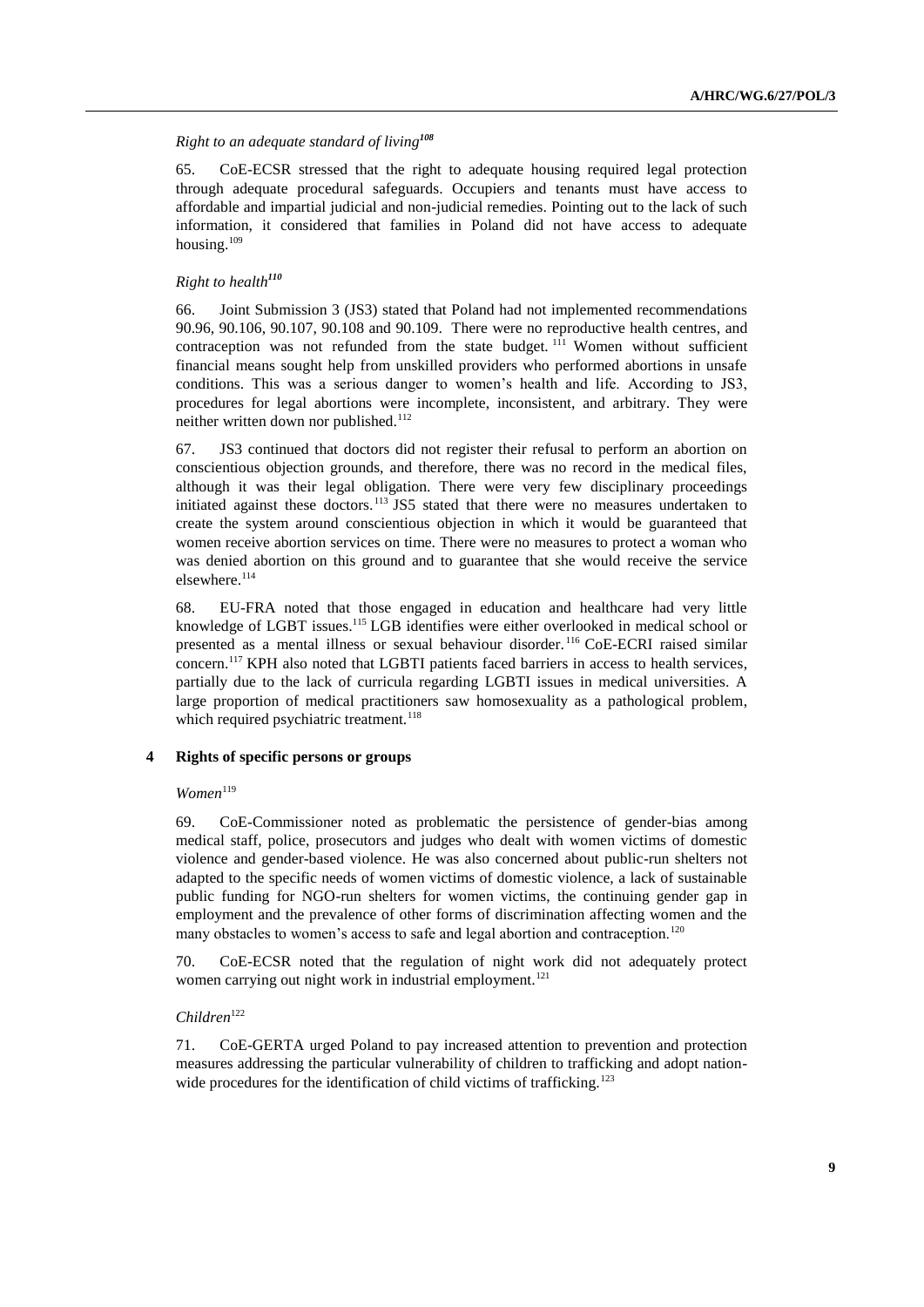#### *Persons with disabilities<sup>124</sup>*

72. JS5 noted that persons with intellectual disabilities or mental health problems might have restricted access to political life, as an intellectual disability or mental illness might be a basis for legal incapacitation, which deprived incapacitated persons of possibility to participate in political life.<sup>125</sup>

73. JS5 indicated that most of the Polish prisons were not architecturally and physically adapted to the needs of persons with disabilities, which might lead to the inhuman and degrading treatment of prisoners with disabilities. They were kept in conditions preventing them from functioning independently. They were not able to intimately use the toilets. There were no facilities for the blind or visually impaired. Furthermore, prison staff did not use the Polish sign language.<sup>126</sup>

## *Minorities*<sup>127</sup>

74. The Committee of Ministers of the Council of Europe (CoE-CM) noted persistent discrimination and difficulties faced by Roma in different sectors, in particular, in employment and education. A disproportionately high number of Roma children received certificates attesting to their disability and were placed in special schools, which indicated the inadequacy of the pre-school education opportunities for Roma children, who entered primary school with little or no knowledge of the Polish language, and which pointed to the deficiencies in the testing methods. <sup>128</sup> CoE-CM called on Poland to ensure that Roma children are fully integrated into mainstream education, review the enrolment policies for special schools, ensure access to pre-school facilities for all Roma children and guarantee that the curriculum in such kindergartens corresponds to the diverse needs and multilingual composition of the groups concerned. 129

75. CoE-CM also indicated that unemployment figures demonstrated that the various initiatives and schemes had not yielded tangible results and that a significant proportion of Roma remained excluded from the labour market.<sup>130</sup> CoE-CM also called on Poland to take measures to improve the access of Roma to the labour market; develop, in consultation with those concerned, genuine and realistic programmes to lower unemployment among Roma.<sup>131</sup>

76. Concerning regional or minority languages, as a matter of priority, CoE-CM recommended, among others: strengthening efforts to promote awareness and tolerance visà-vis regional or minority languages and the cultures they represented; making available education in Belarusian, German, Kashub, Lemko and Ukrainian as a medium of instruction at pre-school, primary and secondary levels; providing updated textbooks and other teaching materials for regional or minority language education and further training of a sufficient number of teachers who were able to teach subjects in these languages; and taking measures to strengthen the offer of broadcasting in all regional or minority languages.<sup>132</sup>

## *Migrants, refugees and asylum seekers<sup>133</sup>*

77. JS1 and SIP noted the detention of minors in closed facilities in relation to their migration status, despite recommendations issued and noted by Poland (90.121). Polish law still allowed for the detention of families with minors for the purposes of both return and asylum proceedings. Unaccompanied minors, when older than 15 years, could be also detained for the purposes of expulsion.<sup>134</sup>

78. SIP also stated that there was no uniform approach across the Border Police units as to the "detention as a last resort" requirement. Nor was there a mechanism in place allowing for the identification of the vulnerable persons, e.g. victims of torture at the border crossing points. The lack of proper identification mechanism enshrined in the law led to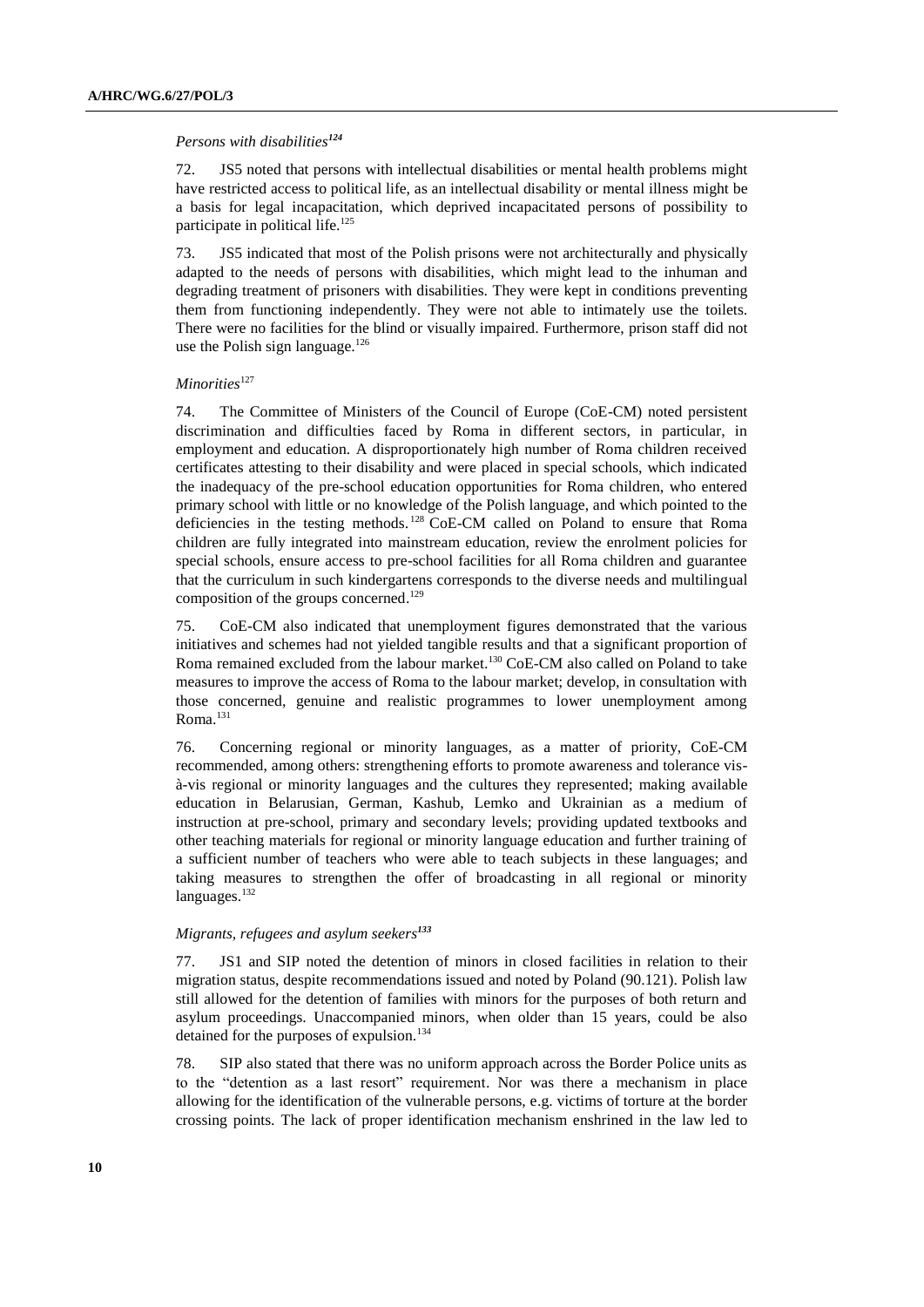survivors of torture still being detained in detention centers without proper psychological or psychiatric assistance or access to the free-of-charge legal assistance.<sup>135</sup>

79. SIP indicated that, following the previous UPR recommendations (90.27-28), Poland had ratified the Council of Europe Convention on preventing and combating violence against women and domestic violence. However, according to SIP, no steps had been taken to strengthen the protection of migrant women from gender-based violence despite explicit guidelines enshrined in the Convention.<sup>136</sup>

80. SIP continued that migrant workers were facing the highest risk of labour exploitation. The most common violations were: non-payment of salaries; failure to observe health and safety provisions; reduction of salaries; and failure to offer a written contract.<sup>137</sup>

81. SIP further stated that, according to the law on foreigners of 2013, migrant workers were obliged to return to their country of origin, should they even slightly infringe the conditions of their previously declared employment. Furthermore, the Labour Inspection cooperated closely with the border police in detecting any violations of rules governing employment of foreigners as well as detecting undocumented migrant workers. Therefore, migrants had no incentive to report labour exploitation to the relevant bodies.<sup>138</sup>

82. SIP also indicated that, despite numerous previous UPR recommendations, Poland had not improved the situation of irregular migrants as regards healthcare. The most urgent issue was the lack of availability of healthcare for undocumented minors and pregnant women. $139$ 

83. JS1 and SIP noted that asylum seekers trying to cross the eastern border crossing points were repeatedly refused to do so.<sup>140</sup>

84. SIP noted that, due to the lack of social housing, many refugees became homeless. SIP recommended increased attention to the integration process for refugees, particularly in the area of social housing, vocational training and job placement.<sup>141</sup>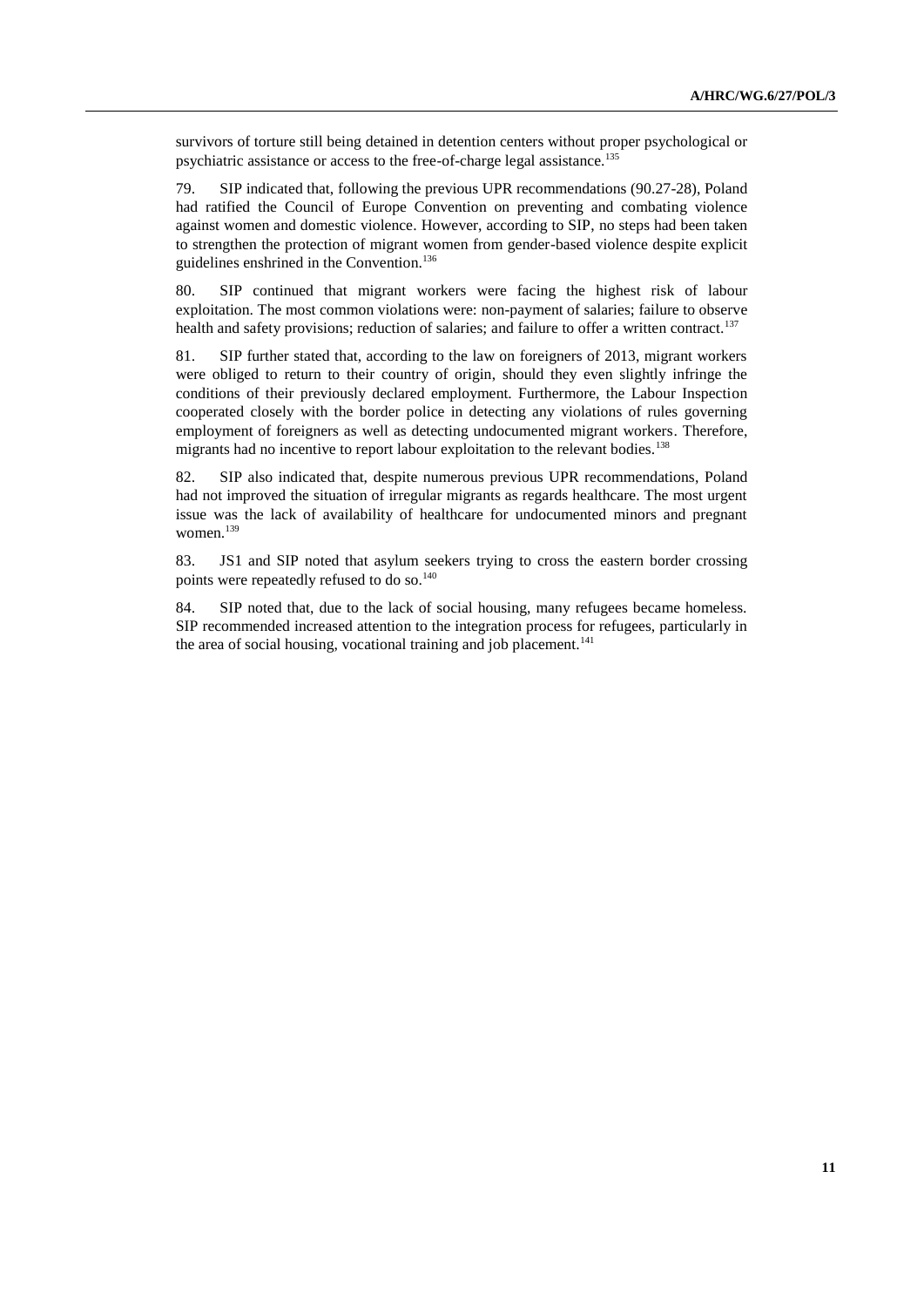*Notes*

|                         | original submissions are available at: www.ohchr.org. |                                                                                                                                                       |
|-------------------------|-------------------------------------------------------|-------------------------------------------------------------------------------------------------------------------------------------------------------|
| Individual submissions: |                                                       |                                                                                                                                                       |
|                         | ADF International                                     | ADF International, Geneva (Switzerland);                                                                                                              |
|                         | AI                                                    | Amnesty International, London (United Kingdom of Great Britain and<br>Northern Ireland);                                                              |
|                         | FFF                                                   | Four Freedoms Forum, Kaneohe (United States of America);                                                                                              |
|                         | GG                                                    | The Good Group, Honolulu (United States of America);                                                                                                  |
|                         |                                                       |                                                                                                                                                       |
|                         | KPH                                                   | Campaign Against Homophobia (Kampania Przeciw Homofobii), Warsaw<br>(Poland);                                                                         |
|                         | <b>OHR</b>                                            | Oceania Human Rights Hawaii, Lailua (United States of America);                                                                                       |
|                         | <b>PROM</b>                                           | Polish Council of Youth Organizations (Polska Rada Organizacji<br>Mlodziezowych), Warsaw (Poland);                                                    |
|                         | <b>RSF-RWB</b>                                        | Reporters Without Borders International, Paris (France);                                                                                              |
|                         | <b>SIP</b>                                            | Association for Legal Intervention (Stowarzyszenie Interwencji Prawnej),                                                                              |
|                         |                                                       | Warsaw (Poland);                                                                                                                                      |
|                         | TF                                                    | Fundacja Trans-Fuzja, Warsaw (Poland);                                                                                                                |
| Joint submissions:      |                                                       |                                                                                                                                                       |
|                         | JS1                                                   | Joint submission 1 submitted by: Helsinki Foundation for Human Rights                                                                                 |
|                         |                                                       | (Helsińska Fundacja Praw Człowieka), Warsaw (Poland); and The Zbigniew                                                                                |
|                         |                                                       | Holda Association ("PHA"), Warsaw (Poland);                                                                                                           |
|                         | JS <sub>2</sub>                                       | Joint submission 2 submitted by: International Bar Association's Human                                                                                |
|                         |                                                       | Rights Institute, London (United Kingdom of Great Britain and Northern<br>Ireland); The Polish Bar of Legal Advisers, Warsaw (Poland); and The Polish |
|                         |                                                       | Bar Council, Warsaw (Poland);                                                                                                                         |
|                         | JS3                                                   | Joint submission 3 submitted by: Federation for Women and Family Planning                                                                             |
|                         |                                                       | Poland, Warsaw (Poland) and The Sexual Rights Initiative consisting of                                                                                |
|                         |                                                       | Akahata, Action Canada for Sexual Health and Rights, Creating Resources for                                                                           |
|                         |                                                       | Empowerment and Action CREA, the Federation for Wmen and Family                                                                                       |
|                         |                                                       | Planning, and the Coalition of African Lesbians and Egyptian Initiative for                                                                           |
|                         |                                                       | Personal Rights;                                                                                                                                      |
|                         | JS4                                                   | Joint submission 4 submitted by: Lambda Warsaw (Stowarzyszenie Lambda                                                                                 |
|                         |                                                       | Warszawa, Warsaw (Poland); Association for Legal Intervention                                                                                         |
|                         |                                                       | (Stowarzyszenie Interwencji Prawnej), Warsaw (Poland); and The Diversity                                                                              |
|                         |                                                       | Workshop (Stowarzyszenie Pracownia Różnorodności), Warsaw (Poland);                                                                                   |
|                         | JS5                                                   | Joint submission 5 submitted by: The Polish Coalition for Equal Opportunities                                                                         |
|                         |                                                       | consisting of Polish Society of Anti-Discrimination Law, Warsaw (Poland);                                                                             |
|                         |                                                       | Anteris Fundacja Pomocy Prawnej; Centrum Wsparcia Imigrantów i<br>Imigrantek; Federacja na rzecz Kobiet i Planowania Rodziny; FORUM 50+;              |
|                         |                                                       | Forum Żydów Polskich; Fundacja "PHAN BDE"; Fundacja "Pies                                                                                             |
|                         |                                                       | Przewodnik"; Fundacja Autonomia; Fundacja Bez Dyskryminacji; Fundacja                                                                                 |
|                         |                                                       | Centrum Praw Kobiet; Fundacja eFkropka; Fundacja Europejskie Centrum                                                                                  |
|                         |                                                       | Równości; Fundacja Feminoteka; Fundacja Generacja; Fundacja im. Izabeli                                                                               |
|                         |                                                       | Jarugi - Nowackiej; Fundacja Inicjatyw Społecznych "Się Zrobi!"; Fundacja                                                                             |
|                         |                                                       | Just Better; Fundacja Klinika Rządzenia; Fundacja Kultury Bez Granic;                                                                                 |
|                         |                                                       | Fundacja MaMa; Fundacja My Pacjenci; Fundacja na Rzecz Różnorodności                                                                                  |
|                         |                                                       | Polistrefa; Fundacja na Rzecz Równości i Emancypacji STER; Fundacja                                                                                   |
|                         |                                                       | Nasza Przestrzeń; Fundacja Przestrzeń Kobiet; Fundacja Równości; Fundacja                                                                             |
|                         |                                                       | Trans-Fuzja; Fundacja TUS; Fundacja Wiedza Lokalna; Fundacja Wolontariat                                                                              |
|                         |                                                       | Równości; Fundacja Rodzić po Ludzku; Fundacja Strefa Kobiet; Fundacji                                                                                 |
|                         |                                                       | Aktywności Lokalnej; Helsińska Fundacja Praw Człowieka; Instytut                                                                                      |
|                         |                                                       | Podkarpacki; Kampania Przeciw Homofobii; Koalicja Karat; Lambda                                                                                       |
|                         |                                                       | Bydgoszcz; Lambda Warszawa; Polski Instytut Praw Człowieka i Biznesu;                                                                                 |
|                         |                                                       | Polskie Forum Osób Niepełnosprawnych; Stowarzyszenia Romów w Polsce;                                                                                  |
|                         |                                                       |                                                                                                                                                       |
|                         |                                                       | Stowarzyszenie "W stronę Dziewcząt"; Stowarzyszenie Aktywne Kobiety;                                                                                  |
|                         |                                                       | Stowarzyszenie Dni Równości i Tolerancji; Stowarzyszenie Projekt: Polska;                                                                             |
|                         |                                                       | Stowarzyszenie Homo Faber; Stowarzyszenie Inicjatyw Niezależnych                                                                                      |

 $1$  The stakeholders listed below have contributed information for this summary; the full texts of all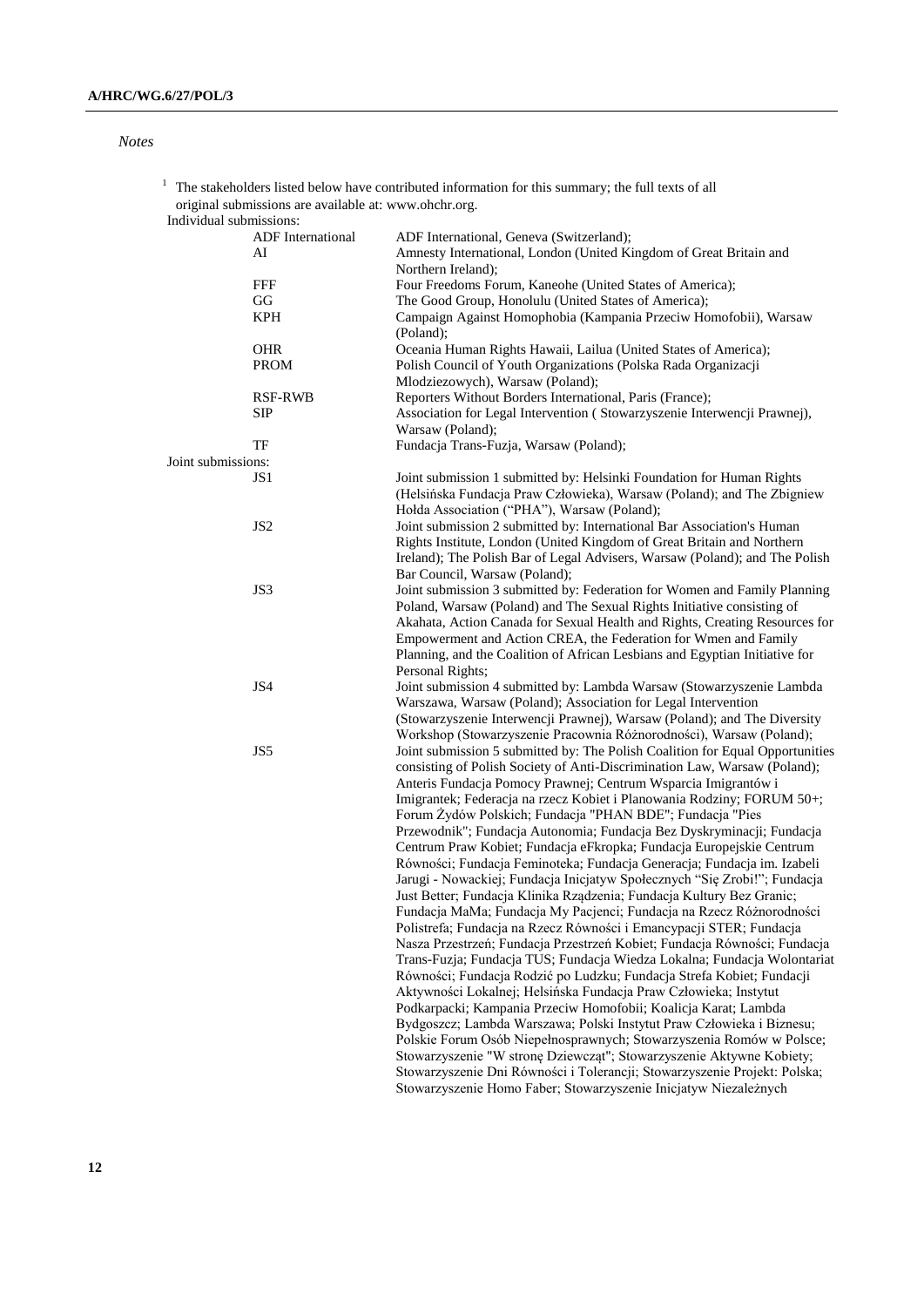| JS6                                                                      | Osób Queer "Pracownia Różnorodności"; Stowarzyszenie na Rzecz Rozwoju<br>Społeczeństwa Obywatelskiego PRO HUMANUM; Stowarzyszenie Naukowe<br>Psychologia i Seksuologia LGBT; Stowarzyszenie Nigdy Więcej;<br>Stowarzyszenie Otwarte Forum; Stowarzyszenie przeciw Antysemityzmowi i<br>Ksenofobii "Otwarta Rzeczpospolita"; Towarzystwo Edukacji<br>Antydyskryminacyjnej; Towarzystwo Przyjaciół Szalonego Wózkowicza;<br>Związek Nauczycielstwa Polskiego; Żydowskie Stowarzyszenie Czulent.<br>Joint submission 6 submitted by: CIVICUS: World Alliance for Citizen<br>Participation, Geneva (Switzerland); and Committee for Defence of |
|--------------------------------------------------------------------------|--------------------------------------------------------------------------------------------------------------------------------------------------------------------------------------------------------------------------------------------------------------------------------------------------------------------------------------------------------------------------------------------------------------------------------------------------------------------------------------------------------------------------------------------------------------------------------------------------------------------------------------------|
| Regional intergovernmental organizations:                                | Democracy (KOD), Warsaw (Poland).                                                                                                                                                                                                                                                                                                                                                                                                                                                                                                                                                                                                          |
| CoE                                                                      | The Council of Europe, Strasbourg (France);                                                                                                                                                                                                                                                                                                                                                                                                                                                                                                                                                                                                |
|                                                                          | CoE-Commissioner: Report by Nils Muiznieks, Commissioner for Human<br>$\bullet$<br>rights of the Council of Europe, Following his visit to Poland from 9 to 12<br>February 2016;                                                                                                                                                                                                                                                                                                                                                                                                                                                           |
|                                                                          | CoE-CPT: European Committee for the Prevention of Torture and Inhuman or<br>$\bullet$<br>Degrading Treatment or Punishment, Report on the visit to Poland, 5-17 June<br>2013;                                                                                                                                                                                                                                                                                                                                                                                                                                                              |
|                                                                          | CoE-ECRI: European Commission against Racism and Intolerance, Report on<br>$\bullet$<br>Poland (fifth monitoring cycle) adopted on 20 March 2015/published on 9<br>June 2015;                                                                                                                                                                                                                                                                                                                                                                                                                                                              |
|                                                                          | CoE-ESCR: European Committee of Social Rights 2015 conclusions<br>$\bullet$<br>regarding thematic group 4 "Children, families, migrants", articles and 16 of<br>the European Social Charter;                                                                                                                                                                                                                                                                                                                                                                                                                                               |
|                                                                          | CoE-GRETA: Group of Experts on Action against Trafficking in Human<br>$\bullet$<br>Beings, Report concerning the implementation of the Council of Europe<br>Convention on Action against Trafficking in Human Beings by Poland, First<br>evaluation round, 6 March 2013;                                                                                                                                                                                                                                                                                                                                                                   |
|                                                                          | CoE-CM: Committee of Ministers, Resolution CM/Re CMN (2015).<br>$\bullet$                                                                                                                                                                                                                                                                                                                                                                                                                                                                                                                                                                  |
| EU FRA                                                                   | European Union Agency for Fundamental Rights, Vienna (Austria).                                                                                                                                                                                                                                                                                                                                                                                                                                                                                                                                                                            |
| $\overline{a}$<br>The following abbreviations are used in UPR documents: |                                                                                                                                                                                                                                                                                                                                                                                                                                                                                                                                                                                                                                            |
| CAT                                                                      | Convention against Torture and Other Cruel, Inhuman or<br>Degrading Treatment or Punishment                                                                                                                                                                                                                                                                                                                                                                                                                                                                                                                                                |
| <b>ICRMW</b>                                                             | International Convention on the Protection of the Rights of All<br>Migrant Workers and Members of Their Families                                                                                                                                                                                                                                                                                                                                                                                                                                                                                                                           |
| <b>ICPPED</b>                                                            | International Convention for the Protection of All Persons<br>from Enforced Disappearance                                                                                                                                                                                                                                                                                                                                                                                                                                                                                                                                                  |
| <b>LGBT</b>                                                              | lesbian, gay, bisexual and transgender                                                                                                                                                                                                                                                                                                                                                                                                                                                                                                                                                                                                     |
| <b>LGBTI</b>                                                             | lesbian, gay, bisexual, transgender and intersex.                                                                                                                                                                                                                                                                                                                                                                                                                                                                                                                                                                                          |
|                                                                          | <sup>3</sup> For relevant recommendations, see A/HRC/21/14, paras. 90.1, 90.3, 90.4, 90.5, 90.6, 90.7, 90.8, 90.9,                                                                                                                                                                                                                                                                                                                                                                                                                                                                                                                         |
|                                                                          | 90.10, 90.11, 90.12, 90.13, 90.15, 90.19, 90.20, 90.22, 90.23, 90.24, 90.25, 90.27, and 90.28.                                                                                                                                                                                                                                                                                                                                                                                                                                                                                                                                             |
| $\overline{4}$<br>FFF, p. 2.                                             |                                                                                                                                                                                                                                                                                                                                                                                                                                                                                                                                                                                                                                            |

MIKUSZEWO; Stowarzyszenie Inicjatyw Kobiecych; Stowarzyszenie Interwencji Prawnej; Stowarzyszenie Kobiet Konsola; Stowarzyszenie Miłość Nie Wyklucza; Stowarzyszenie na Rzecz Kobiet "Victoria"; Stowarzyszenie Na Rzecz Lesbijek, Gejów, Osób Biseksualnych, Osób Transpłciowych oraz

 $5$  AI, p. 8.

3

- 
- $6$  SIP, p. 3.
- $7$  SIP, p. 2.
- $\frac{8}{9}$  OHR, p. 2.

| $\%$ For relevant recommendations, see A/HRC/21/14, paras. 90.32, 90.33, 90.34, 90.35, and 90.30. |  |
|---------------------------------------------------------------------------------------------------|--|
|---------------------------------------------------------------------------------------------------|--|

- <sup>10</sup> JS5, p. 3. / AI, p. 1. / PROM, pp. 1-2.
- <sup>11</sup> PROM, pp. 1-2. / See A/HRC/21/14, paras. 90.32 (Morocco), 90.34 (Spain) and 90.35 (Australia).
- $12$  JS5, p. 3. / JS6, p. 6.
- $13$  CoE-Commissioner, para. 31. See also CoE, p. 4.
- $14$  AI, p. 1. / JS5, p. 5.

 $^{15}$  JS5, p. 5.

 $16$  JS5, p. 3.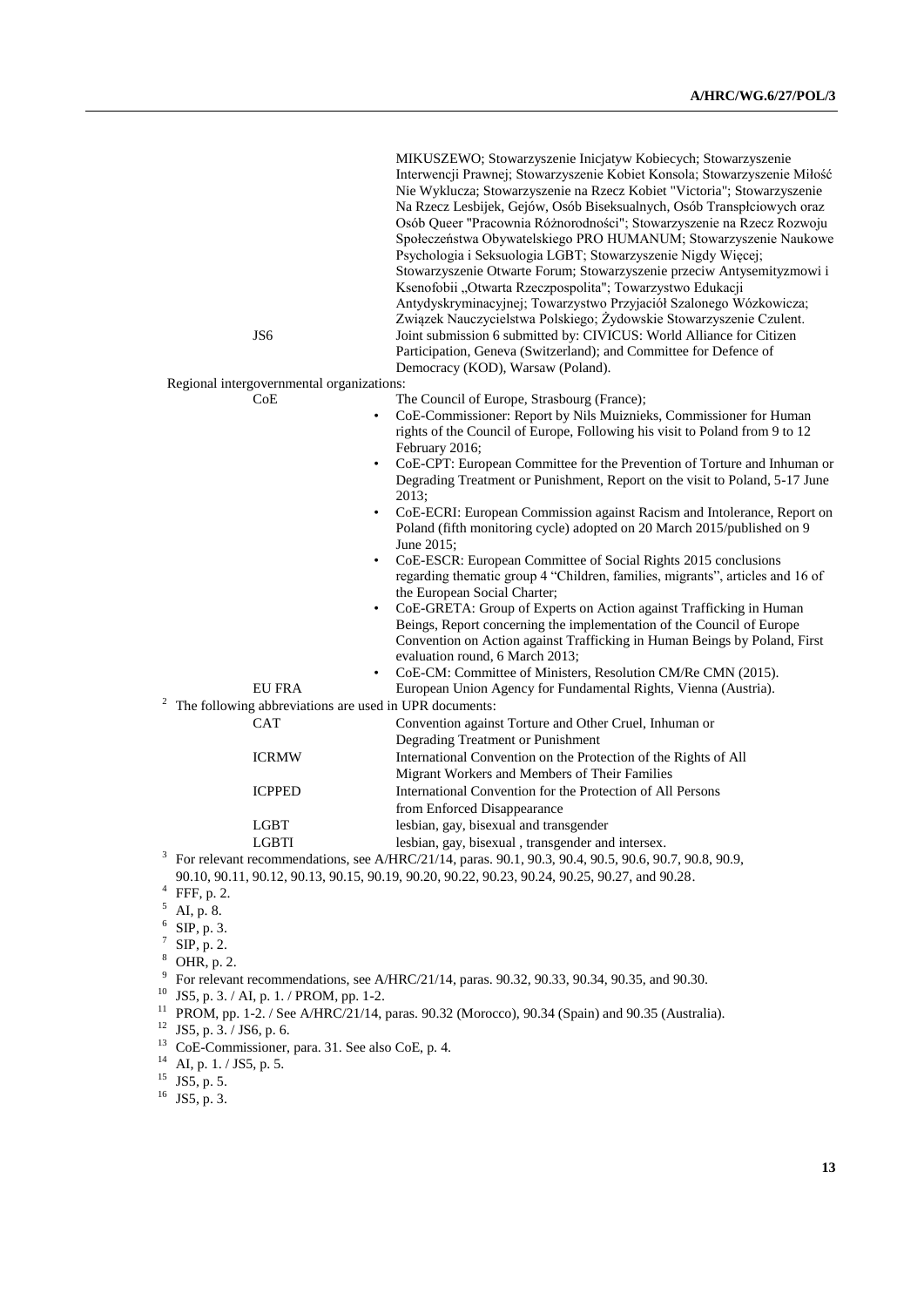- $^{17}$  GG, p. 2.<br> $^{18}$  For relays
- For relevant recommendations, see A/HRC/21/14, paras. 90.40, 90.45, 90.46, 90.47, 90.48, 90.49, 90.50, 90.52, 90.53, 90.54, 90.55, 90.56, 90.57, 90.60, 90.61, 90.62, 90.64, 90.65, 90.66, 90.67, 90.68, 90.69, 90.70, 90.71, and 90.94.
- JS4, para. 6.
- JS4, para. 17.
- <sup>21</sup> JS4, para. 28. / See A/HRC/21/14, para. 90.50 (United States of America).
- AI, p. 2. / TF, para. 12. / CoE, p. 7. / JS5, p. 4.
- <sup>23</sup> JS5, p. 4.
- <sup>24</sup> JS5, p. 5.
- <sup>25</sup> AI, p. 6.
- JS4, para. 4. / JS5, p. 6./ JS6, paras.3.10 11. / TF, para. 12. / CoE-ECRI, paras. 3-14. See also CoE, p.6.
- <sup>27</sup> JS4, para. 26.
- JS4, para. 8.
- JS4, para. 12.
- CoE-ECRI, paras. 27-30. See also CoE, p. 6.
- JS4, para. 30.
- JS4, para. 38.
- JS4, paras.42 and 44.
- JS4, para. 49. / See A/HRC/21/14, para.90.61 (Indonesia).
- TF, para. 15. / See A/HRC/21/14, para.90.67 (Spain).
- <sup>36</sup> JS4, paras. 6 and 28. / See A/HRC/21/14, paras. 90.66 (Slovenia), 90.68 (United Kingdom of Great Britain and Northern Ireland) and 90.94 (United States of America).
- JS6, para. 2.2. / See A/HRC/21/14, paras. 68 (United Kingdom of Great Britain and Northern Ireland) and 90.71 (Brazil).
- JS6, para.2.3.
- AI, p. 6.
- TF, para. 17. / See A/HRC/21/14, para. 90.70 (Austria).
- TF, para. 18./ See A/HRC/21/14, para. 90.71 (Brazil).
- TF, para. 18. / See A/HRC/21/14, para. 90.94 (United States of America).
- KPH, p.4. / JS5, p. 7.
- CoE-ECRI, recommendation, para.17. See also CoE, p. 7.
- <sup>45</sup> For relevant recommendations, see A/HRC/21/14, paras. 90.122, 90.123, and 90.124.
- AI, p. 4.
- JS6, para.3.8.
- JS6, para.3.7.
- RSF-RWB, p. 2.
- AI, p. 5.
- JS5, p. 5.
- JS6, p.5.
- CoE, pp. 15-16.
- <sup>54</sup> For relevant recommendations, see A/HRC/21/14, paras. 90.58, 90.72, 90.74, 90.75, 90.76, 90.77, 90.95 and 90.99.
- ADF International, pp. 1 and 5.
- CoE-CPT, recommendation, p. 53. See also CoE, p. 2.
- CoE-CPT, recommendation, p. 57. See also CoE, p. 2.
- JS1, p. 11.
- CoE-CPT, recommendation, p. 60. See also CoE, p. 3.
- <sup>60</sup> For relevant recommendations, see A/HRC/21/14, paras. 90.38, 90.87, 90.88, 90.89, 90.90, and 90.93.
- AI, p. 2.
- EU-FRA, p. 5. See also Fundamental Rights Report 2016 Annual Report 2016, p. 162.
- AI, p. 3.
- JS2, para. 4.28.
- JS2, para. 4.29.
- JS1, p. 5.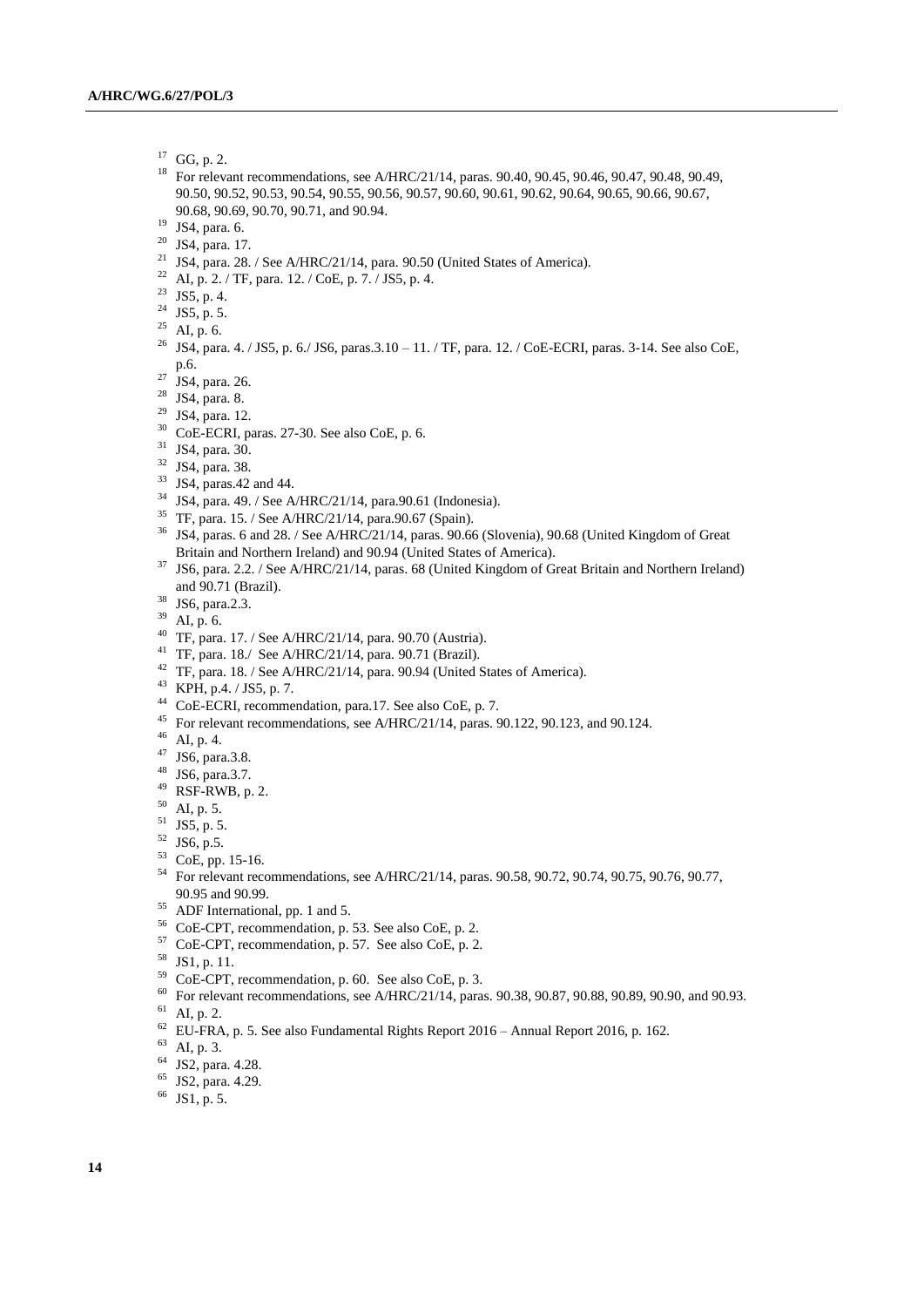- $^{67}$  JS2, p. 10.<br> $^{68}$  JS2, p. 10.
- JS2, p. 10.
- AI, p. 8.
- CoE, p. 18.
- CoE-Commissioner, para. 43. See also CoE, pp.3-4.
- JS2, para. 4.30.
- JS1, p. 8.
- AI, p. 7.
- JS1, p. 8.
- CoE-Commissioner, para. 92. See also CoE, p. 4.
- JS2, p. 16. / See A/HRC/21/14, para. 90.93 (Uzbekistan).
- For relevant recommendations, see A/HRC/21/14, paras. 90.100 and 90.101.
- <sup>79</sup> JS6, pp.5-6. / See A/HRC/21/14, paras. 90.100 (Norway) and 90.101 (Holy See).
- JS1, p. 10.
- CoE-Commissioner, p. 2. See also CoE, p. 4.
- JS6, para.3.4.
- RSF-RWB, p. 1.
- JS6, para.3.5.
- RSF-RWB, p. 2.
- RSF-RWB, p. 2.
- JS1, p. 10.
- JS2, p. 16.
- JS2, p.16.
- JS6, para.3.13.
- For relevant recommendations, see A/HRC/21/14, para. 90.82.
- CoE-GRETA, proposals, para. 12. See also CoE, p. 10.
- EU-FRA, p. 9.
- CoE-GRETA, proposals, para. 2. See also CoE, p. 10.
- <sup>95</sup> CoE-GRETA, proposals, paras. 2 and 18. CoE, p. 10.
- <sup>96</sup> For relevant recommendations, see A/HRC/21/14, paras.90.67, 90.69, 90.71, and 90.97.
- <sup>97</sup> JS2, para. 5.11.
- JS2, para. 5.13.
- AI, p. 5.
- CoE, p. 18.
- KPH, p. 2. / See A/HRC/21/14, paras. 90.69 (Australia), 90.71 (Brazil) and 90.101 (Holy See).
- EU-FRA, p. 13.
- KPH, p. 2. / JS5, p. 6.
- TF, p. 2.
- CoE-ECRI, p. 10 and para. 93. See also CoE, p. 7.
- For relevant recommendations, see A/HRC/21/14, paras. 90.29, 90.59, 90.113, and 90.115. <sup>107</sup> CoE, p. 17. See also the 2015 conclusions regarding thematic group "Children, families, migrants", available in European Social Charter Database – HUDOC Charter.
- <sup>108</sup> For relevant recommendations, see A/HRC/21/14, paras. 90.59, 90.113, 90.114, and 90.115.
- CoE, p. 17. See also the 2015 conclusions regarding thematic group "Children, families, migrants", available in European Social Charter Database – HUDOC Charter.
- For relevant recommendations, see A/HRC/21/14, paras. 90.67, 90.71, 90.96, 90.106, 90.107, 90.108, 90.109, and 90.110,
- JS3, para. 12. / See A/HRC/21/14, paras. 90.96 (Australia), 90.106 (Norway), 90.107 (Slovenia), and 90.108 (Slovenia) and 90.109 (Sweden).
- JS3, paras. 3-6.
- JS3, paras. 7-9.
- JS5, p. 8.
- EU-FRA, p. 12.
- EU-FRA, p. 13.
- 
- CoE-ECRI, p. 10. See also CoE, p. 6.

KPH, pp.3-4.